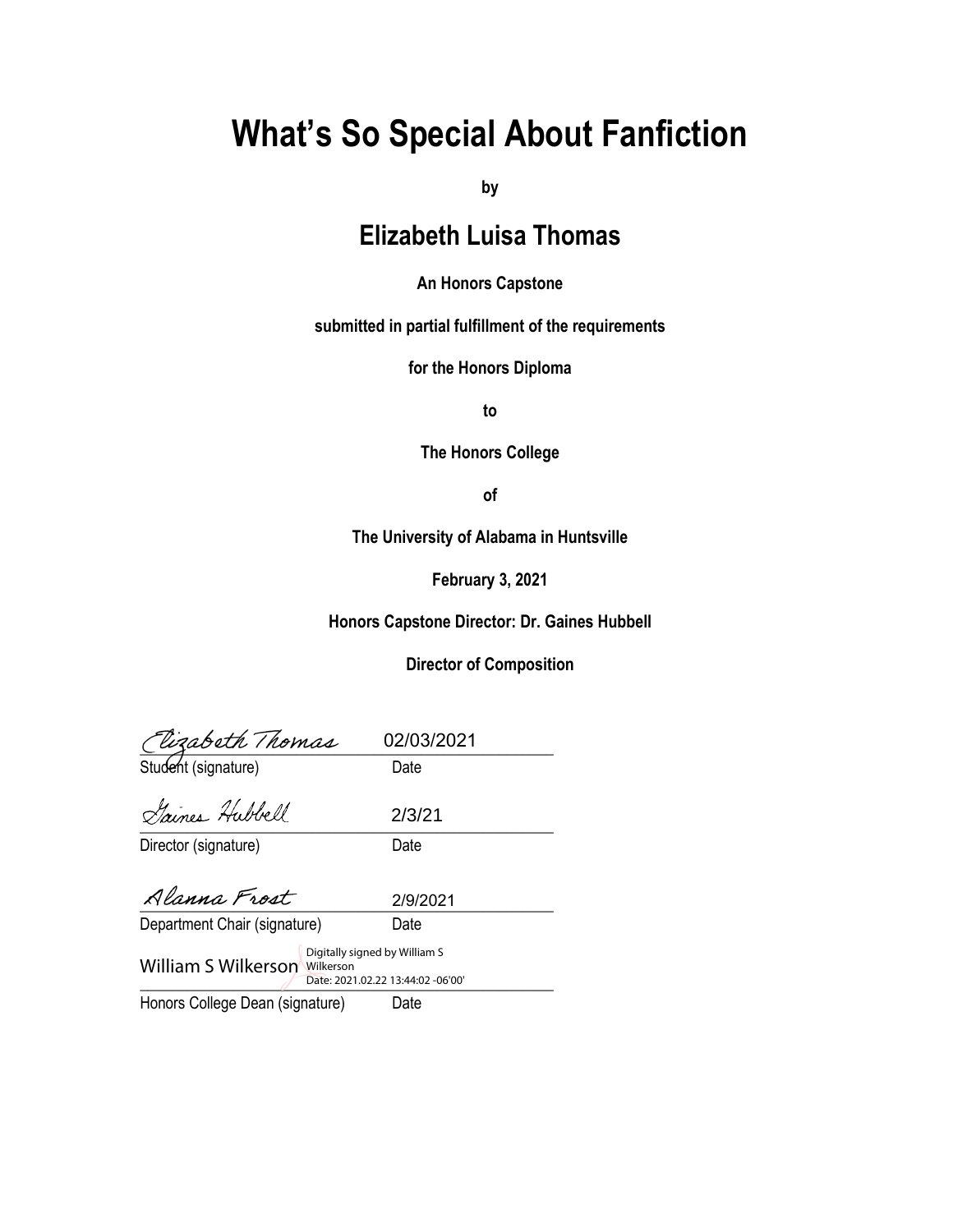

Honors College Frank Franz Hall +1 (256) 824-6450 (voice) +1 (256) 824-7339 (fax) honors@uah.edu

### Honors Thesis Copyright Permission

### This form must be signed by the student and submitted as a bound part of the thesis.

In presenting this thesis in partial fulfillment of the requirements for Honors Diploma or Certificate from The University of Alabama in Huntsville, I agree that the Library of this University shall make it freely available for inspection. I further agree that permission for extensive copying for scholarly purposes may be granted by my advisor or, in his/her absence, by the Chair of the Department, Director of the Program, or the Dean of the Honors College. It is also understood that due recognition shall be given to me and to The University of Alabama in Huntsville in any scholarly use which may be made of any material in this thesis.

# \_\_\_\_\_\_\_\_\_\_\_\_\_\_\_\_\_\_\_\_\_\_\_\_\_\_\_\_ Elizabeth Thomas

Student Name (printed)

\_\_\_\_\_\_\_\_\_\_\_\_\_\_\_\_\_\_\_\_\_\_\_\_\_\_\_\_

Student Signature

\_\_\_\_\_\_\_\_\_\_\_ 02/3/2021

Date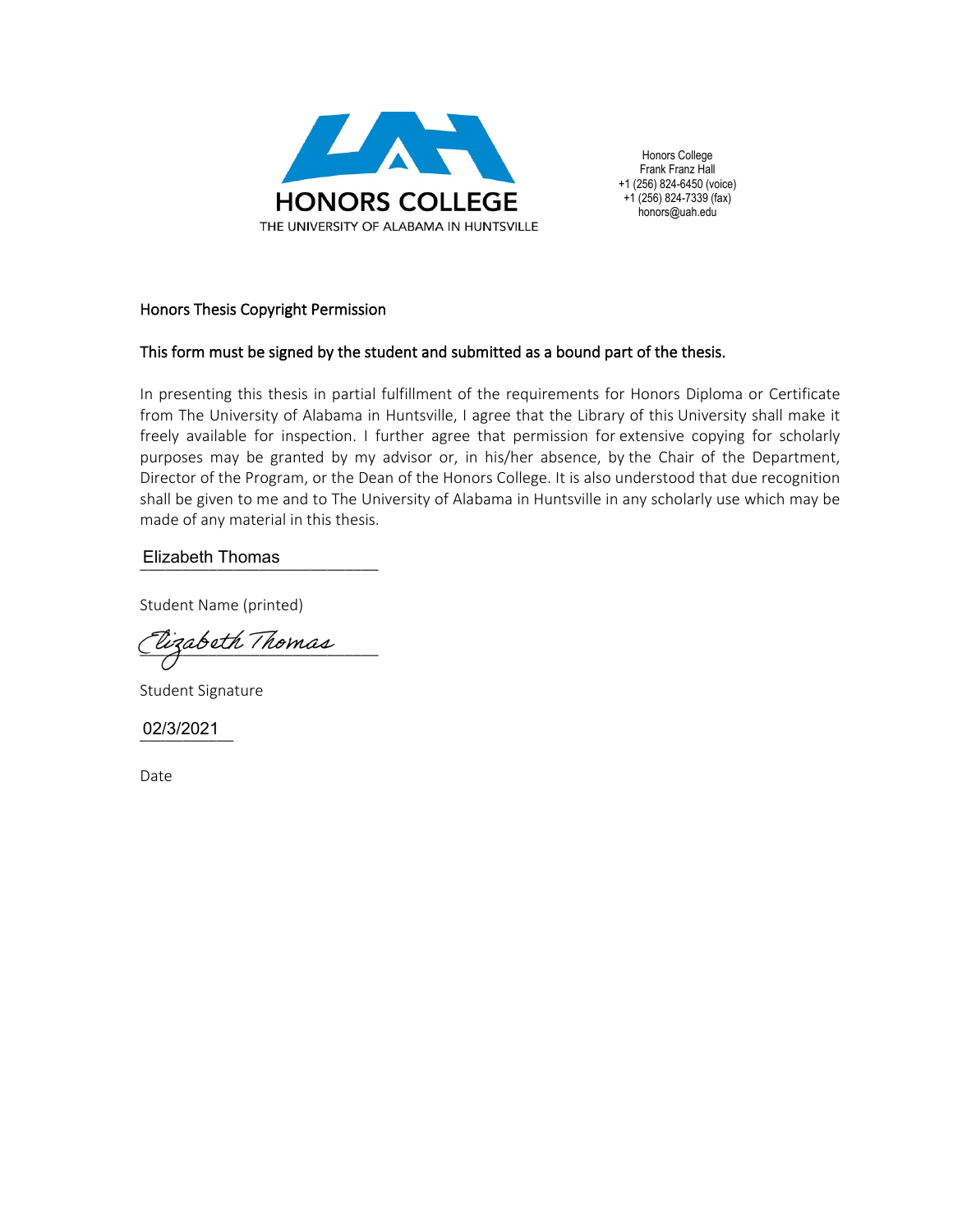# **Table of Contents**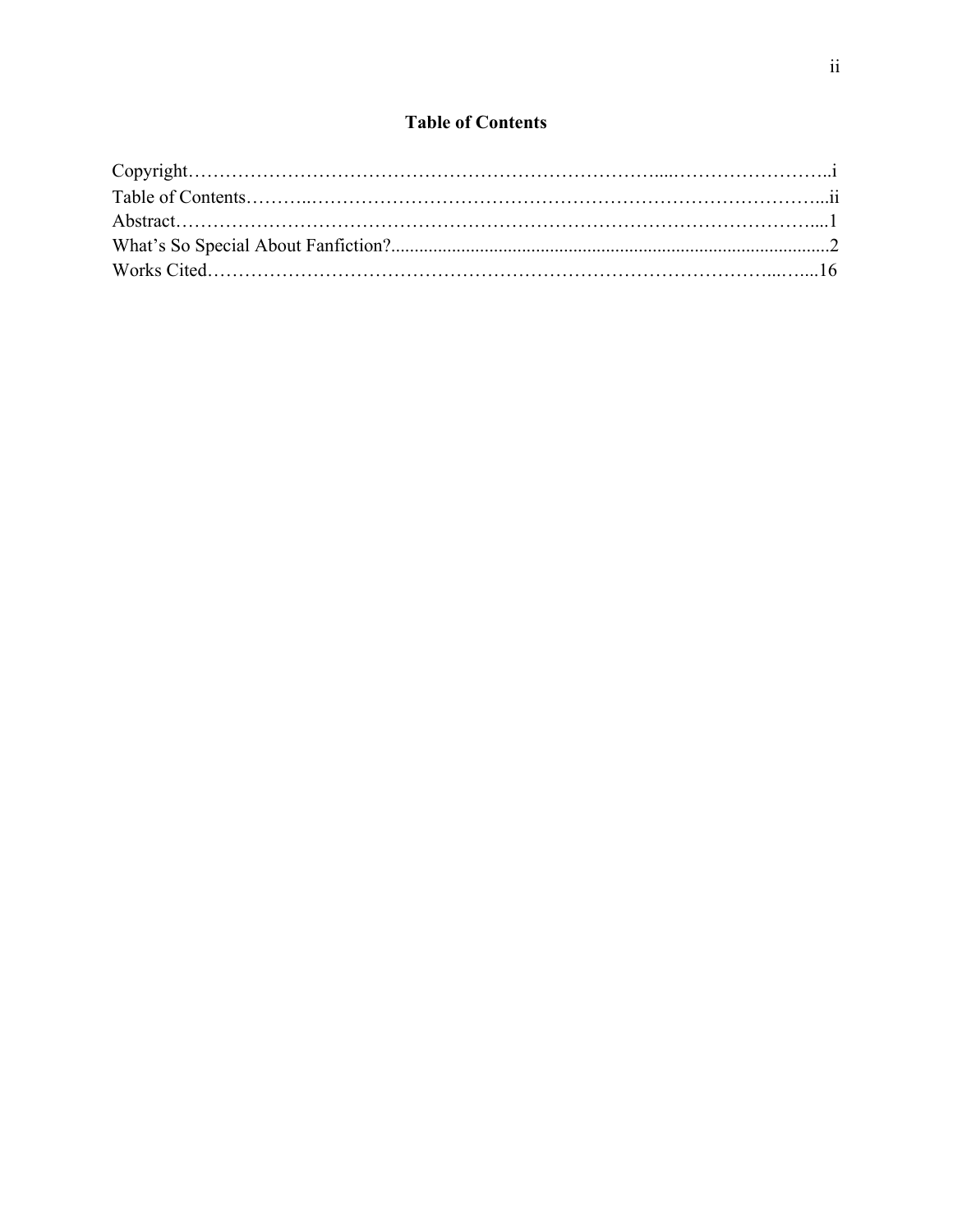#### **Abstract**

Fanfiction is a rapidly growing genre of literature, with many different types of stories, characters, and members that interact within the community on a day to day basis. People of all ages and backgrounds come to the fanfiction community for a variety of reasons, with the most interesting members being the authors who keep the genre flourishing. Recently, fan fiction has provided an entirely new area of study for researchers. English and literature professionals have been studying the community avidly for the past twenty years, as the Internet has created an entirely new medium within the fan base to create and share their works faster than ever. These studies pursue myriad avenues to understand this new and heavily diversified genre of literature. From the study of how fanfiction was created, to how fan fiction authors branch out from publishing stories online, to becoming licensed authors with best-selling novels, the community is rich in research opportunities. Within all these studies, however, a common thought serves as a basis to each of them: why is fanfiction so popular? This study will identify shared writing experiences or aspects of writerly development in the fanfiction community that could benefit the creative writing education and pedagogy and the fanfiction community's ability to encourage and retain participants. Through a series of case studies, this study identifies why fanfiction is so popular, why various authors were drawn to the genre and began writing, and what some of their largest influences in their writing styles have been over the course of their time within the community.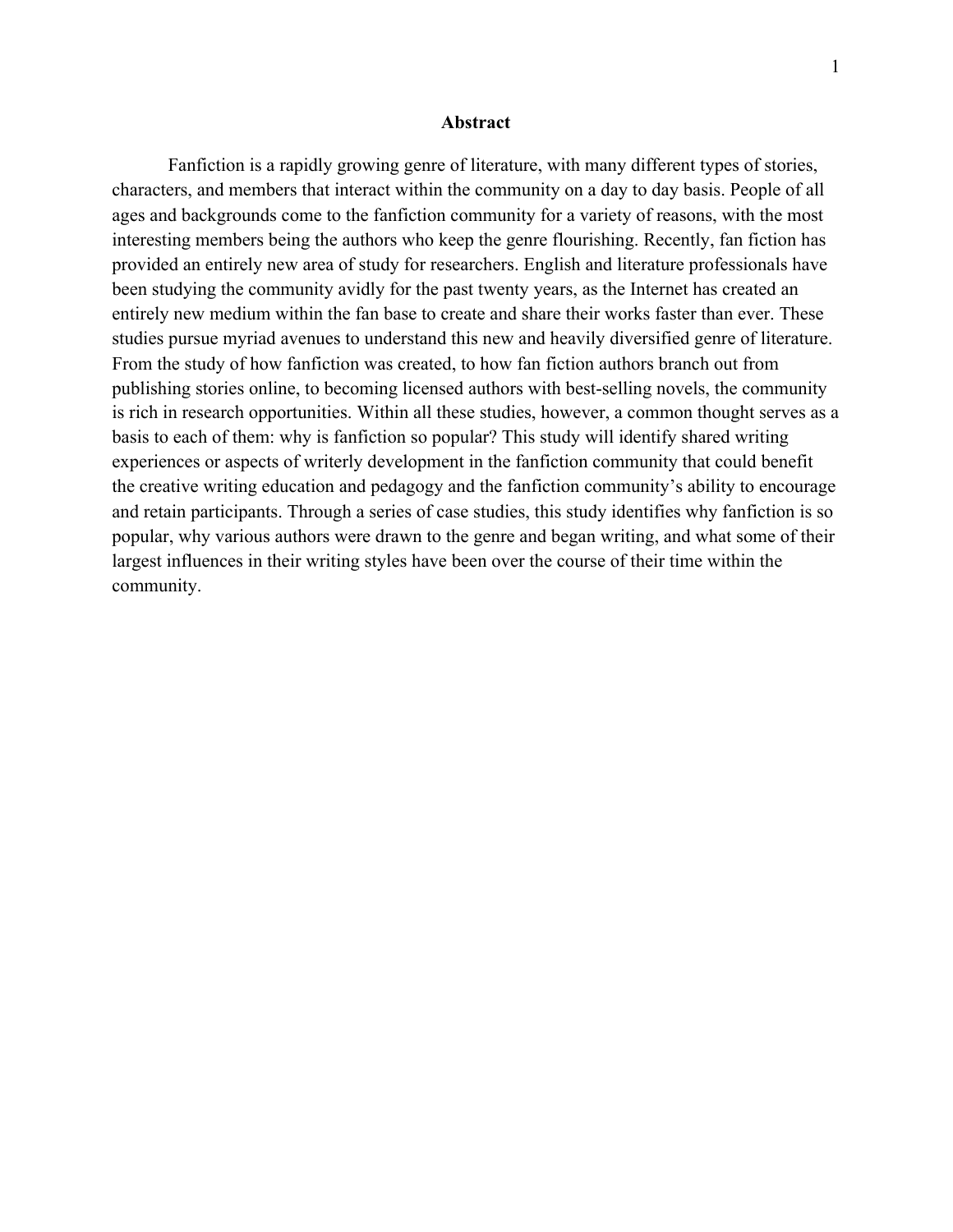### **What's So Special about Fanfiction?**

Fanfiction is a rapidly growing genre of literature, with many different types of stories, characters, and members that interact within the community on a day-to-day basis. Members of this community share stories with one another, sending works back and forth to friends and other fans; they comment and "like" the content, telling the writers how much they enjoyed the latest work and encourage the authors to keep writing; many provide feedback to the author about how the stories made them feel or perhaps avenues that they are interested in seeing the story take. Despite the popularity of fanfiction, the genre is often looked down upon by society due to the risqué content that the media tends to focus on and highlight. This content generally includes stories where the characters of shows, movies, books—even real-world band members and the celebrities who portray the characters—are placed into a wide variety of sexual situations, often with increasingly graphic details. However, the risqué content that is often the subject of discussion makes up only a portion of the fanfiction world.

People of all ages and backgrounds come to the fanfiction community for a variety of reasons, with some of the most interesting members being the authors who keep the genre flourishing. Whether it be the risqué content or a simple story outlining characters in an innocent, everyday situation, authors work diligently to create new content for both their followers' and their own personal enjoyment. In this vibrant and ever-growing community, authors both young and old can spend years writing and creating their stories, as well as interacting with their followers. Some authors begin writing in their preteen years and remain in the community well into their adult years; others come in as adults and stay long into their later lives. With many of these authors, it is easy to track how their stories change and grow over time. In a community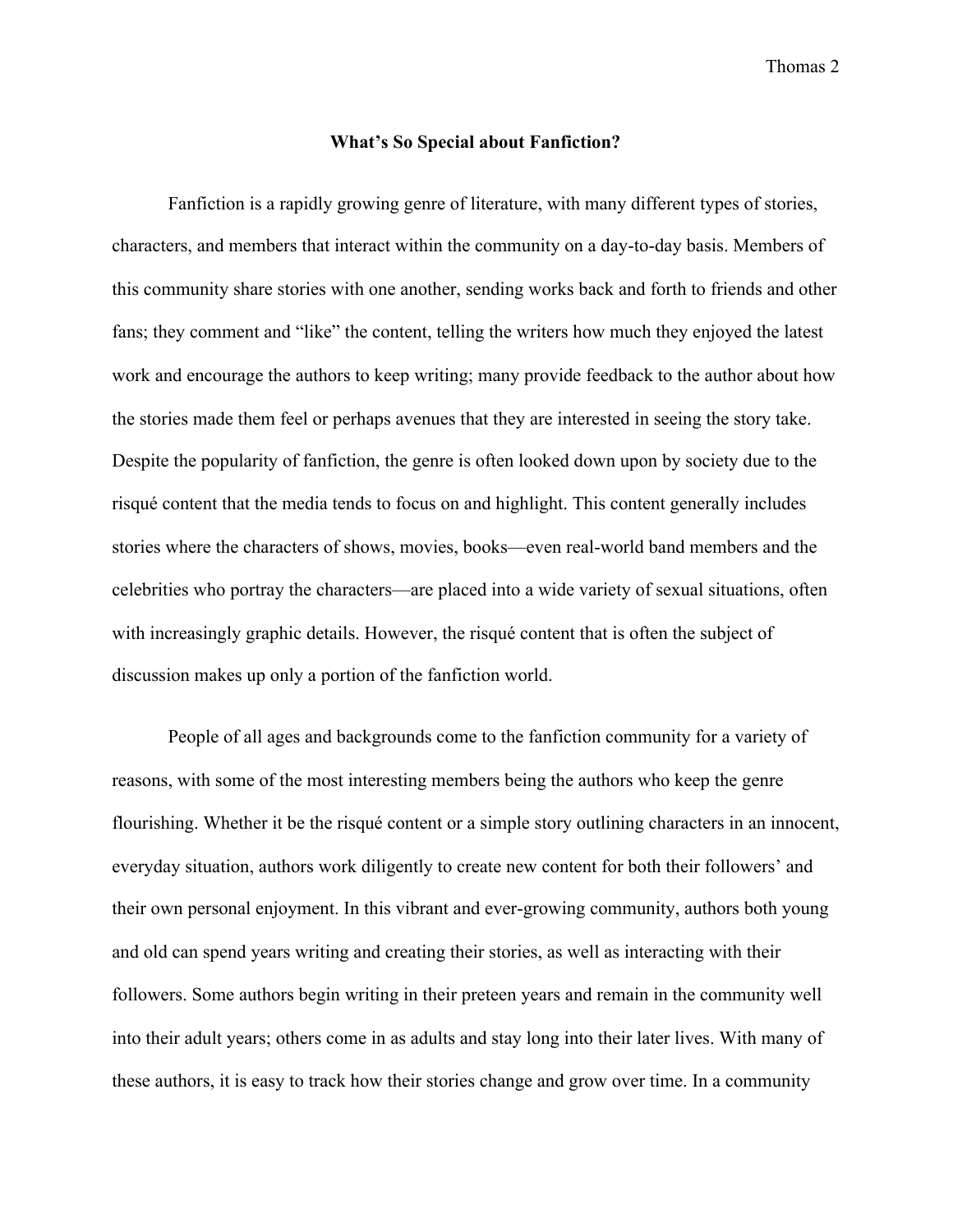such as this one, authors receive all types of feedback from fellow writers, their followers, and even people who are merely there to read a story and leave a comment before moving on. All of these avenues of influence and feedback are available to fanfiction authorson a daily basis, sometimes in more volume than they can process.

The fanfiction community presents the ideal place for studying writing styles as it represents a massive hub of writing that has been allowed to flourish for years. Authors with all styles of writing have allowed a vast archive, of sorts, to amass, representing all genres, styles, and demographics of writing. By looking in-depth at fanfiction, I attempt to track the evidence of how authors' writing styles develop naturally over time in a medium that has no definite instructions on how to create and evolve personal works.

Recently, fanfiction has provided an entirely new area of study for researchers. English and literature professionals have been studying the community avidly for the past twenty years, as the Internet has created an entirely new medium within fan bases to create and share their works faster than ever. These studies pursue a myriad of different avenues in an attempt to understand this new and heavily diversified genre of literature. From the study of how fanfiction was created, to how fanfiction authors branch out from publishing stories online, to becoming licensed authors with best-selling novels, the community is rich in research opportunities. Within all of these studies, however, there is a common thought serving as a basis to each of them: why is fanfiction so popular? Many studies have attempted to understand the genre and its people in order to find an answer to this question.

For the purposes of this research article, a few of those studies have been identified as the best sources to discover major influences on fanfiction writing. Angela Lee's study contacted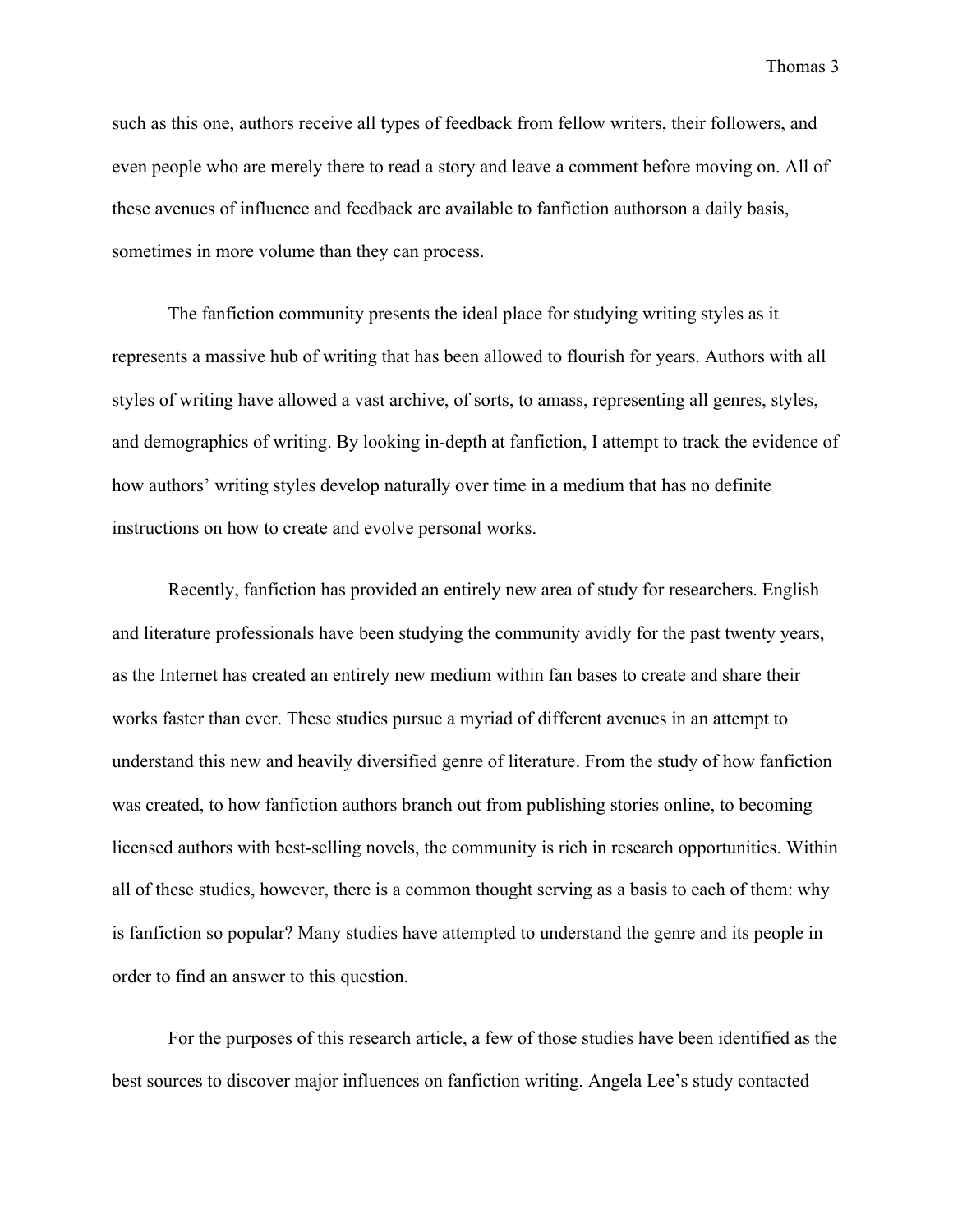several fanfiction authors directly to hear their own personal opinions on the community and what drew them to it. Lee's study investigates the relationship between author and audience online, as well as the dynamic of the members of the community as a whole and how the members view their fanfiction community (Lee 246). Specifically, she investigates the opinions of fanfiction authors on their personal experiences within the community. Instead of focusing on the relationships between the members, William Bolt deeply researched the history of fanfiction in his study to provide a glimpse into how the genre began and how it manages to remain so popular in modern times. Beginning with the rise of the *Star Trek* fandom and following fanfiction's rapid growth with the invention of the Internet, Bolt provided a detailed map from the rise of modern-day fandoms to its popularity today.

In their case study with a high school student referred to as "Laura," Jayne Lammers and Valeria Marsh observed the life of a fanfiction writer and how writing outside of school, as well as publishing works online, affected how and what the author wrote, given the feedback from their online followers (Lammers 278). They followed this student in her school and fanfiction writing and studied how her writing outside of classes and the feedback that was gained from the readers shaped her writing style, as well as the types of stories and works that she wrote. Monica Flegel and Jenny Roth looked at fanfiction as a branching-off point for authors to begin their path towards "legitimate" publishing. Flegel and Roth asked several authors who did that very thing about their views on their path to success to discover their views on their humble beginnings within the fanfiction community (Flegel 253). They discovered that while some authors embraced their "humble beginnings," others chose to think of that time in their lives as a separate entity altogether. Each of these studies attempted to answer the question of fanfiction's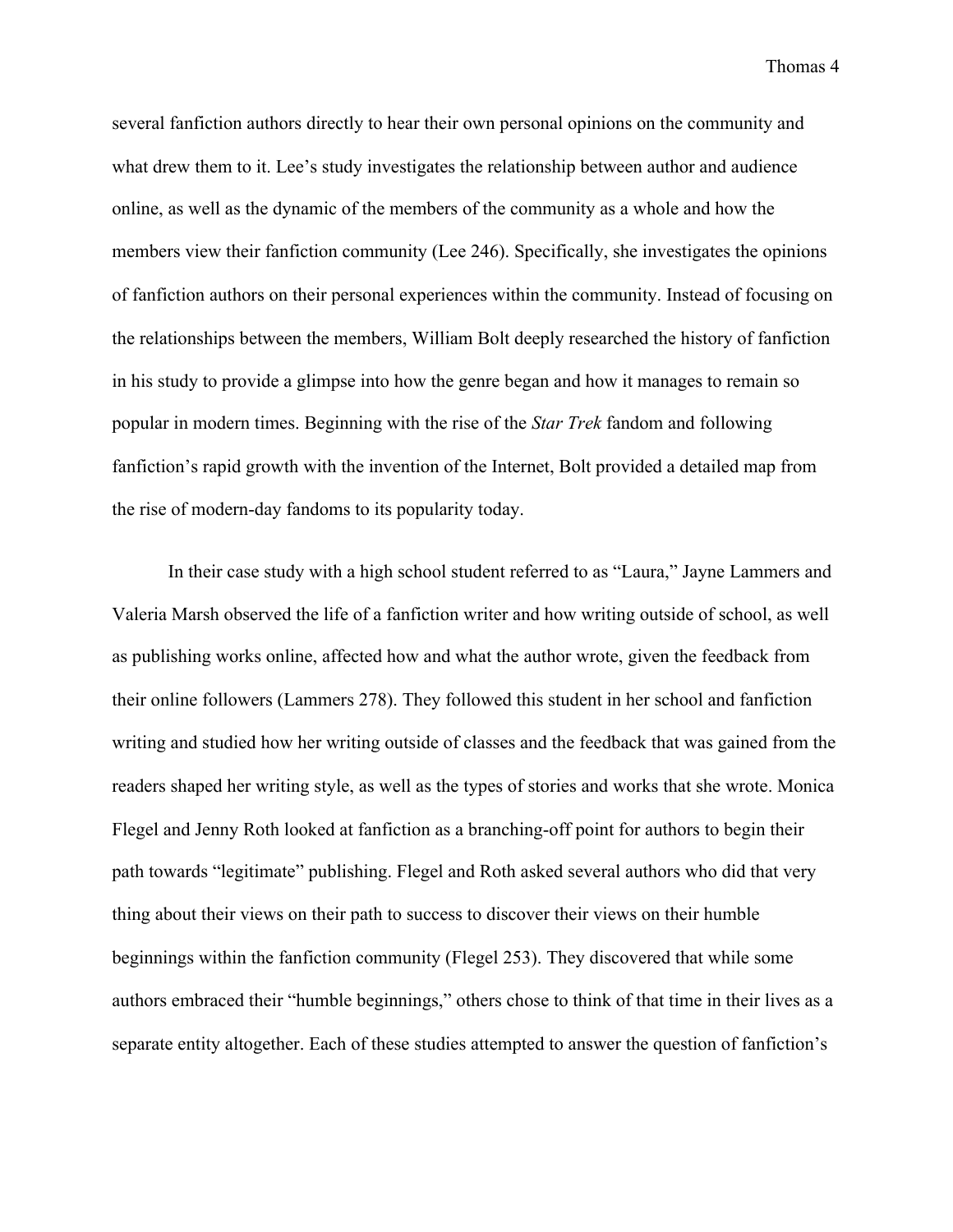popularity in different ways, yet all of them seek to understand the genre and its avid followers better.

While all of these studies have attempted to explain the legitimacy of fanfiction as a genre, as well as gain insight from its members about their own personal views and experiences within the community, researchers have yet to study the ways in which authors' writing styles change over the course of their time within the fanfiction world. The question of why people turn to fanfiction has been answered, but how does the genre affect how they write? Lammers and Marsh attempt to answer this question with a case study of one particular author, but to further verify their findings, more research is needed from other authors within the community. In this study, I attempt to identify the effects that fanfiction has on its members, specifically within its authors and their writing. Using the studies of Lee, Bolt, Lemmers and Marsh, and Flegel and Roth over the past two decades, I identify how fanfiction writing can shape the way that authors create their stories. These influences come from the community itself, in the emotional and creative support given by their peers within the fan base, seen most clearly within the thousands of comments and feedback, as well as their day-to-day interactions with other members of the community.

In order to gain accurate feedback about how the writing styles of authors have changed over the course of their time writing fanfiction, I conducted a series of three case studies with members of the fanfiction community. These case studies consisted of two parts. The first part was gathering three artifacts from various stages of their fanfiction writing careers. I specifically asked for their earliest piece of fanfiction, a work from the middle of their writing, and their most recent fanfiction piece, whether completed or not. I analyzed these pieces for any noticeable changes, specifically in the structure of the work, as well as the overall composition of the piece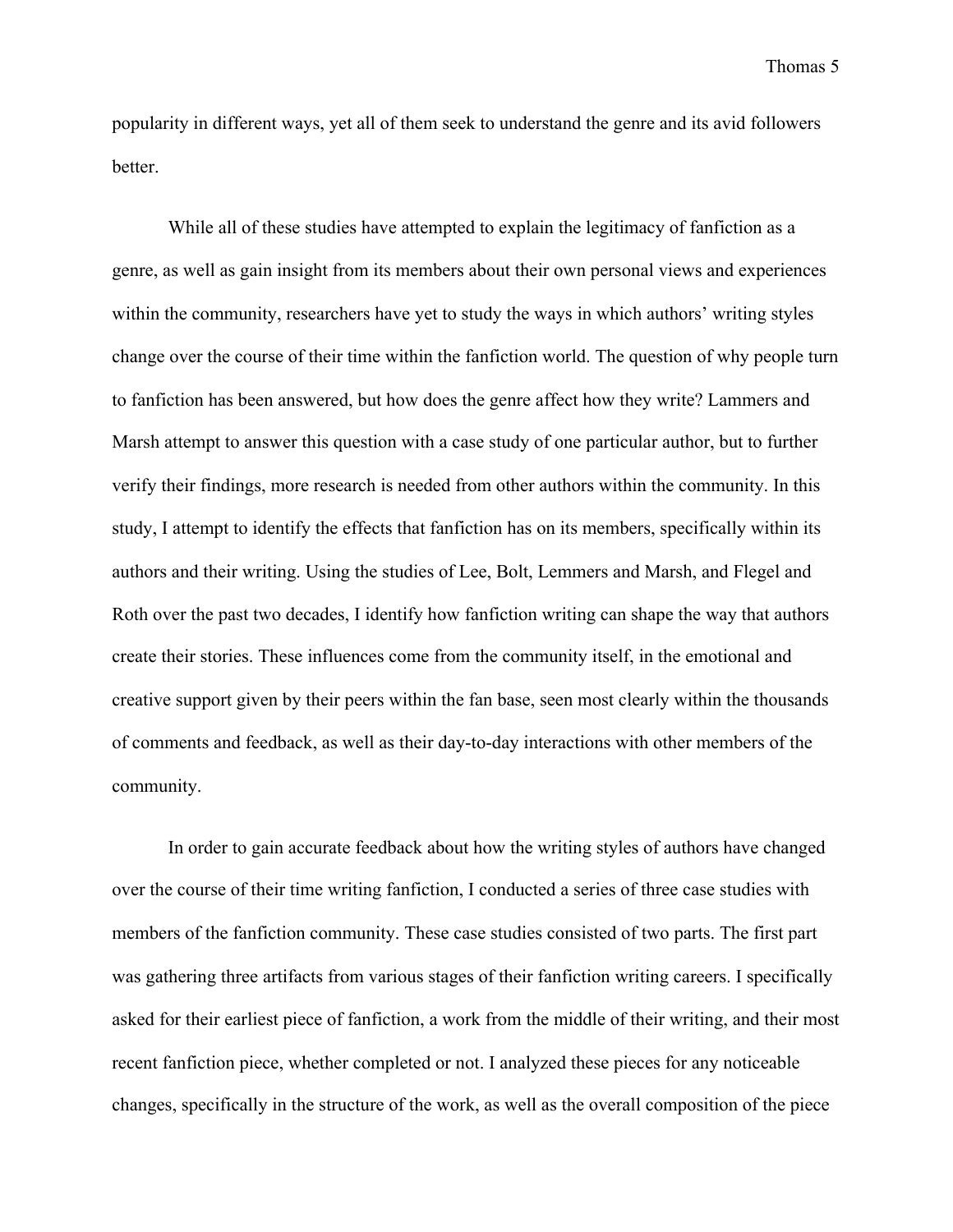itself. Had the writing matured in any identifiable ways? If so, what were those ways and were they seen across all three case studies? Then, after analyzing the works, I set up virtual interviews with the authors to get their perspectives on how their writing has changed, as well as their own personal stories about their journey to the fanfiction community. I asked them a variety of questions about how they first became involved in the community before moving on to their motivations and personal assessments of their progress within their submitted artifacts.

I personally have been a member of the fanfiction community for several years, as both a reader and a writer. I interact on a nearly daily basis with members of the community in a number of different "fandoms" and have a good understanding of how the members interact with one another, as well as the general ideals in place behind fanfiction as a genre. Aside from personal interests, as an English/Writing major, analyzing how fanfiction shapes the writing styles of authors and tracking that progress intrigues me from an academic standpoint. For years, schools tell students what and how to write, but the writing process outside of school is equally as intriguing to me. Looking at how these authors change over time just by pursuing their interests gives insight into a world that is only recently becoming legitimate in the eyes of academia, and I am eager to help bring this part of the world to light.

As stated previously, I conducted separate case studies with three authors from the fanfiction community. They are referred to by pseudonyms for their privacy. The first case study looked at Emily, a twenty-year old woman. She was a senior in college pursuing a History and English Literature degree. She could not give me an exact time that she had been in the fanfiction community, but she knew that it was definitely about seven to eight years. Emily indicated that she reads fanfiction at least once a week, but she also stated that, with her college schedule, she hadn't been writing fanfiction for a few months when we conducted her interview. The second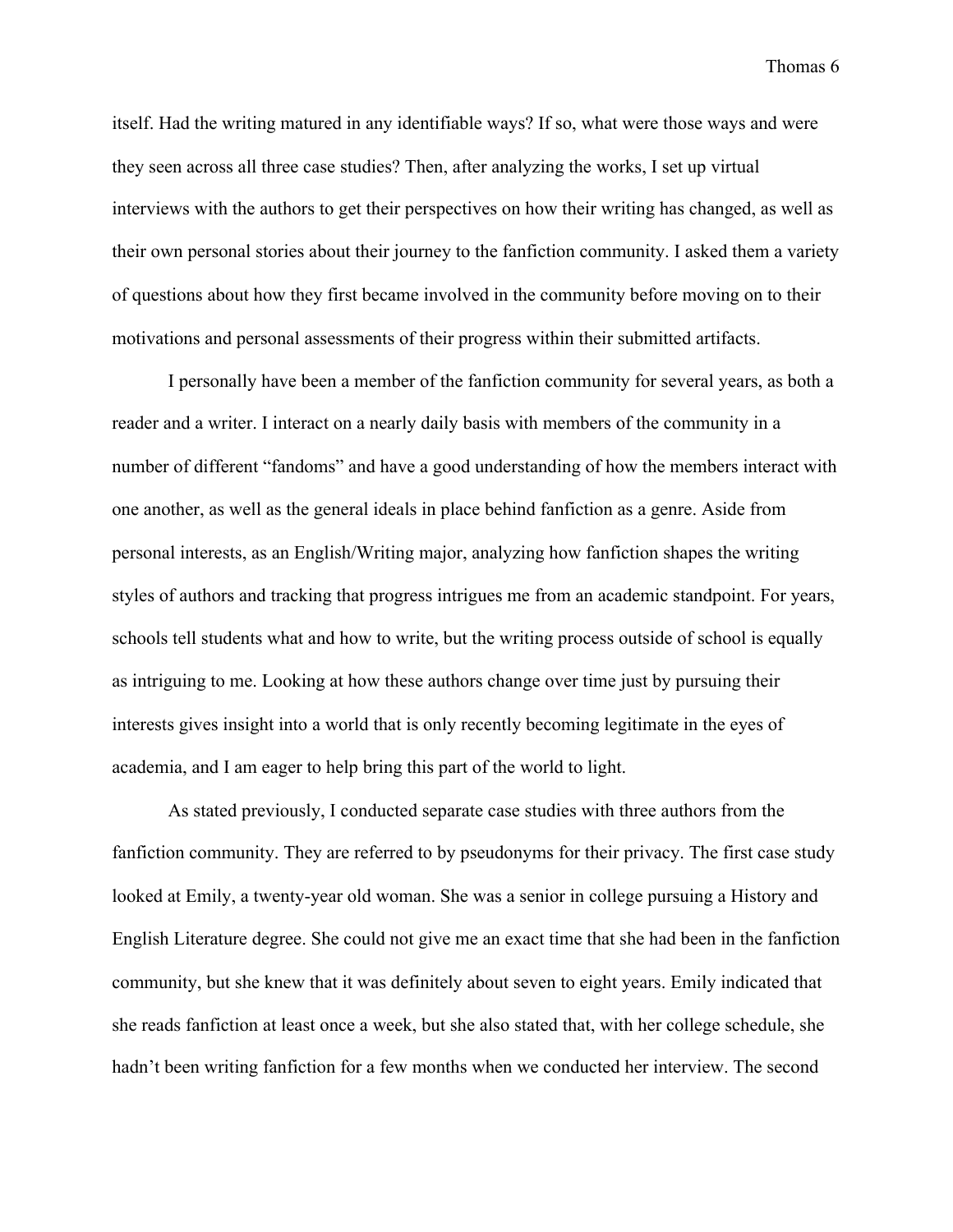case study was Harmony, a nineteen-year old woman. She was a sophomore in college pursuing a Criminal Justice degree. Harmony indicated that she reads fanfiction almost daily, but she really only sets aside time to write a few times a month due to her own busy schedule. She indicated that she has been a part of the fanfiction community for about seven years. The third case study was Melody, who is a forty-seven year-old woman. She has a Master's degree in Media Ecology and Film and is licensed in massage therapy. She indicated that she had been a part of the fanfiction community for almost twenty years, reads fanfiction daily, and writes her own fanfiction at least once a month.

After conducting the interviews and looking at the writing samples, I was able to make a few significant findings. Across the three case studies, the authors all gave similar reasons for getting involved in the fanfiction community in the first place. Additionally, and surprisingly, their writing styles seemed to go through the same process of growth over time as well, no matter how long they had been writing. The process of getting involved in fanfiction seems to have followed a natural progression of sorts. The genre is defined by the members joining a particular fan base around something that they enjoy, similar in the ways that people band around sports teams and discuss statistics for that team. After getting involved in a particular series, whether books, movies, television shows, or some other medium, all members said that they wanted more from the stories. Searching on the internet gradually led them to various fanfiction websites such as Tumblr, Archive of Our Own, Wattpad, and FanFiction.Net, where they all spent various amounts of time reading.

Though all of the authors eventually ended up as authors, they all took their own paths from readers to writers. In the case of Harmony, she ran several blogs on Tumblr, interacting with the fan base for a variety of shows and bands, before she created one dedicated to the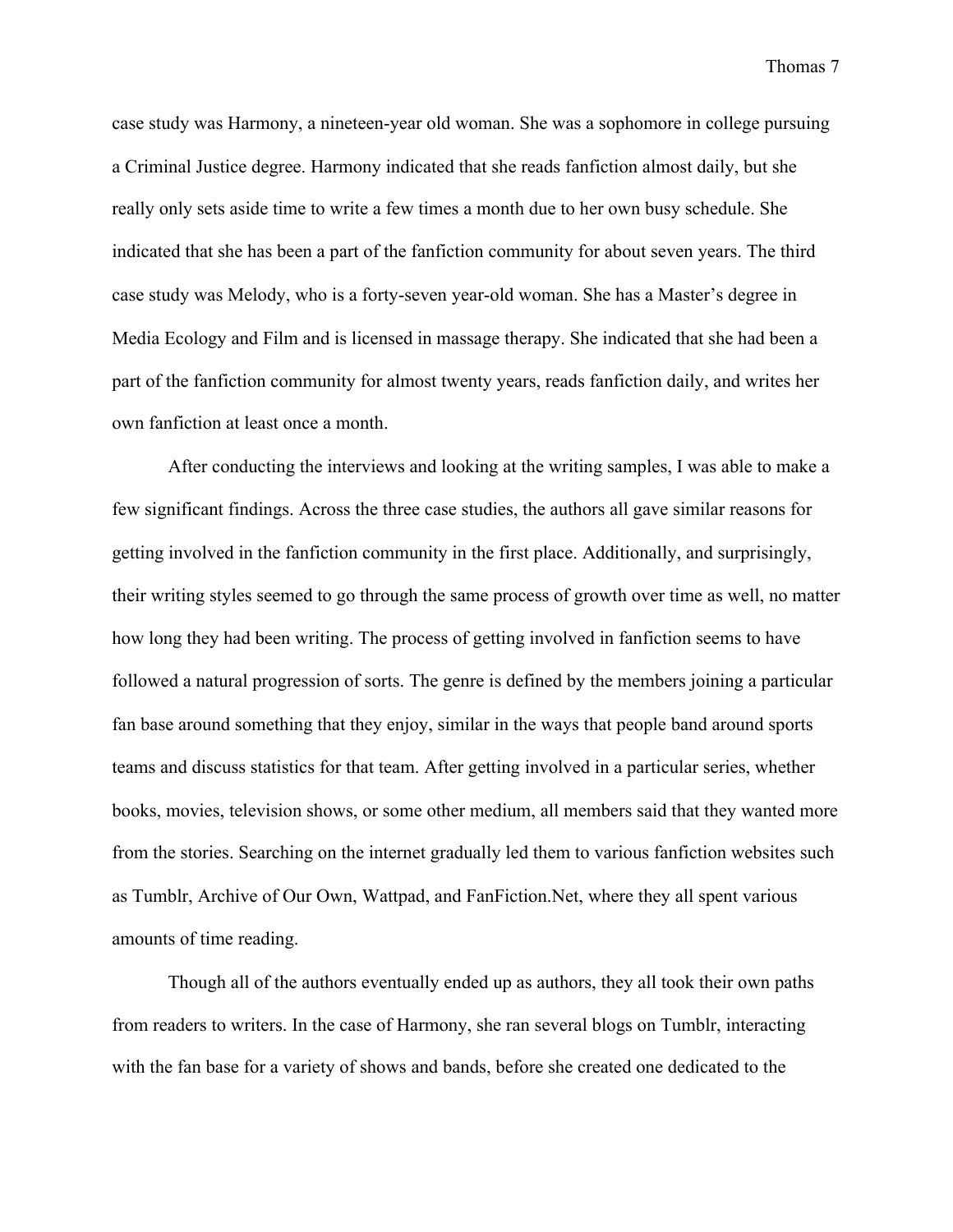television show *Teen Wolf.* "I had so many followers," she explained. "I thought I was hot shit. Everyone kept asking for me to write something." Her first work was a short piece surrounding the main character from *Teen Wolf,* Stiles. "I wanted to play off of his name. Stiles doesn't have style, and he makes fun of himself, ya know? It's cringe to read it now, though." For Emily, the outside influence of followers was not there. She did not have access to the Internet for a large portion of her childhood. When she gained that access though, Emily began to do online quizzes on Quotev.com and stumbled upon fanfiction that way. For a long time, she was content to just read the works of others, usually regarding the band One Direction. However, she eventually decided to write her own stories just for fun. "There are generally two kinds of fanfics: I want to correct something in this universe, or I want to be in this universe. I was often in the second camp." Her first story was inserting her own character into a situation with Niall Horan from the band One Direction. "I wanted to start writing it because I had been reading the fandom for a while," she said. Even though she wrote it in a notebook and never publicly published the work, Emily still marks it as the beginning of her foray into fanfiction writing. Melody had a much more sporadic beginning within fanfiction. While she was involved, she admits that she really was not consistently participating in the community until around 2017. In her case, Melody decided to actually sit down and complete her first work, a short piece on the *FAKE* series, to become a part of the online fan base, even though her presence was still sporadic. However, it began a learning process for her. "It wasn't a style I learned," Melody said. "It was to sit down, writing things, finishing it, and post it. It was the first time I came up with a story from start to finish." The accounts of these authors may not be the same, but they all share similar notions as to how they began to write their own works. Not all of them immediately turned to writing, but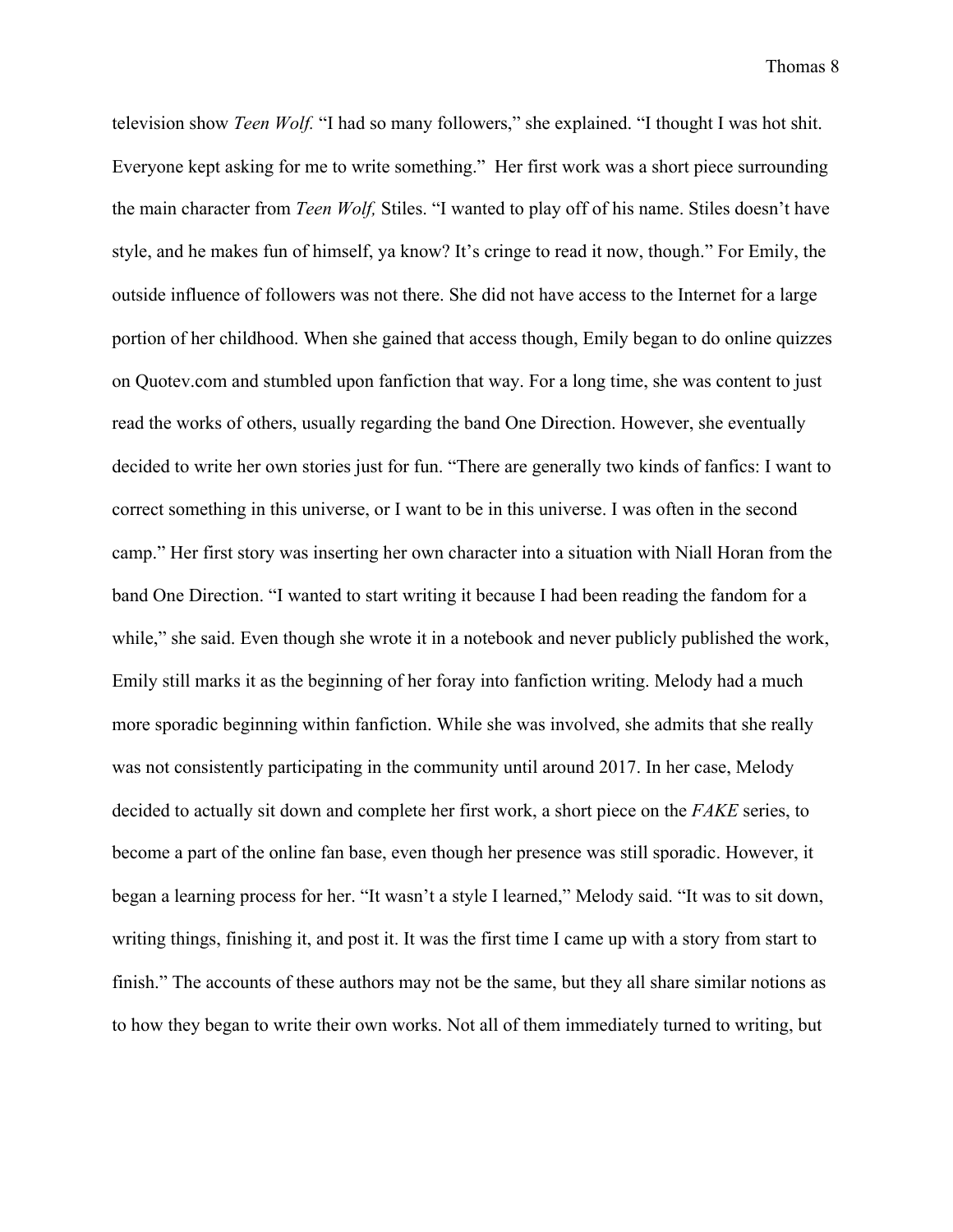after a period of time, whether a few months or a few years, they all decided to write their own stories.

Once they decided to write their stories, all artifacts of their work seemed to go through a similar process of maturity. The earliest works were rife with typos and did not have self-contained plots. Instead, the authors relied heavily on prior knowledge of the fandom that the individual stories were appealing to. For example, a story written within the *Star Wars* universe required the readers to know characters at least and the finer lore details at best without providing any other information for readers outside of the fandom. The writing itself was juvenile, in a sense. Short, choppy sentences made up the majority of Melody's first works, and Emily's first work jumps from scene to scene at a rapid pace. All of the authors' earliest works tend to cycle between two different styles when dealing with descriptions: either they give no details at all about the characters involved, or they provide so much that it interrupts the flow of the story. Overall, the first stories of all three authors felt like just that: the first stories of people learning a new skill.

Within the artifacts from the middle of the careers as authors, the individual styles of the authors were more tangible. The stories still contained typos and relied on the source material, but they felt like more standalone works, able to support their own existence. Within Emily's second work, she made a huge change in her style of writing. Within her first piece, she used a large amount of dialogue to move the story along. The best description of the dialogue was banter. The conversation had no real purpose; it was just there to entertain for a short while before moving on to the next scene. Within her second work, Emily cut down on the pointless conversations immensely. While some banter still existed, these conversations were not the main focus of the piece. Rather, they were there to alleviate some form of tension within the work.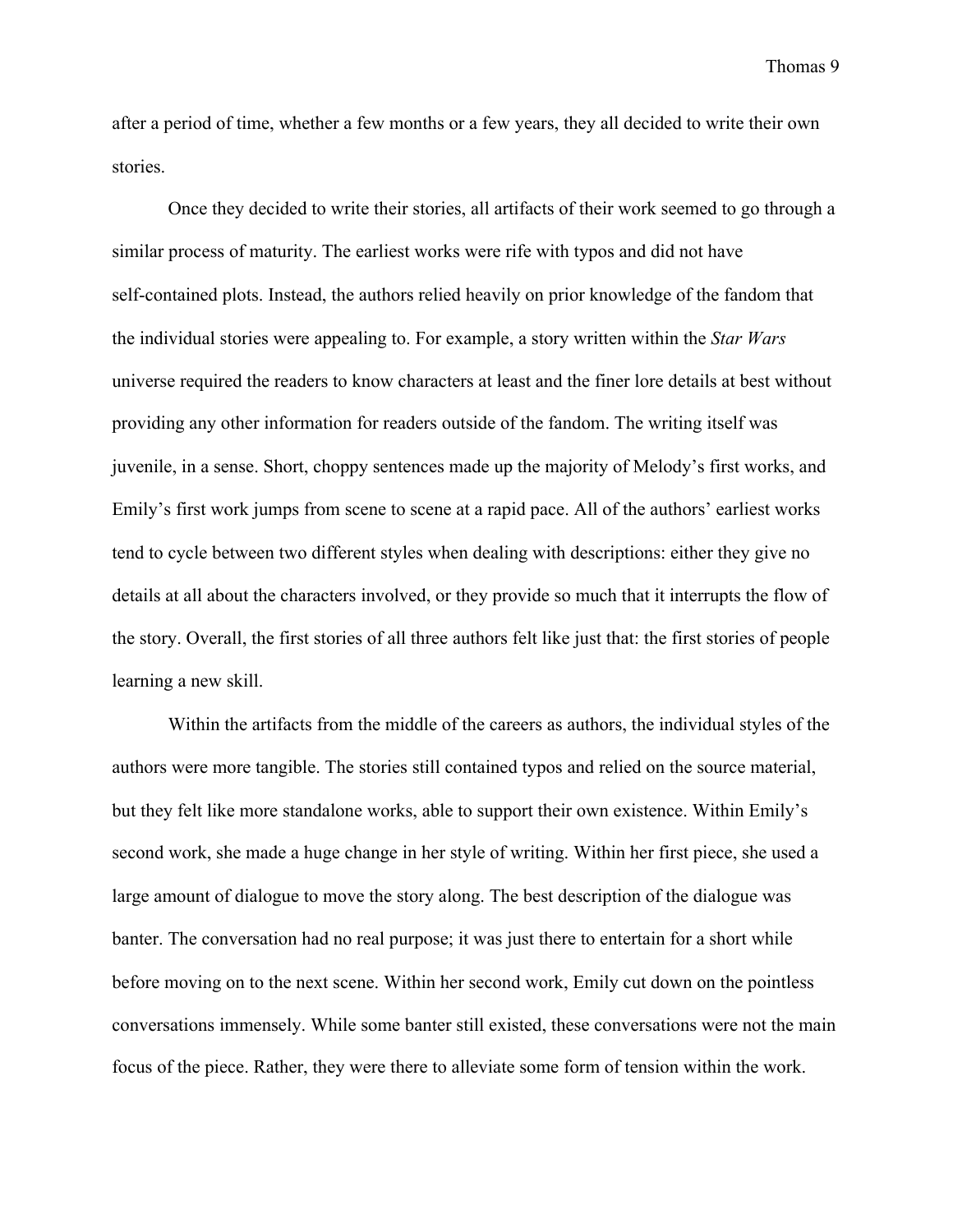Within Harmony's works, a major change also occurred. Her first work was very short and had no depth. It expected readers to know who they were reading about and to accept the plot immediately. Within her second work, Harmony learned to pace the information presented to the readers. She gradually introduced characters and their relationships to one another, as well as the plot in general, instead of just frontloading all of it and expecting the reader to do all of the work.

However, out of all of the authors, Melody went through the biggest and most radical change within her style of writing. While her second artifact was still very "scene-by-scene" like her first artifact, the scenes were longer and had more coherence to them. Additionally, her first work had little to no details about the characters. However, her second work had detailed descriptions for several things, not just the characters. She described the area around them, as well as the emotions that the characters were feeling at that moment. The change was astounding. When I mentioned it to Melody during her interview, she mentioned that she had a "beta" (or editor for fanfiction) help her with that story, but based on the evidence and the fact that this is a piece from the middle of her time writing fanfiction, her progress can be attributed to continued practice and having someone to help critique her work. The progress of all the authors from their first pieces to the pieces in the middle of their writing was overall positive. They learned more about pacing scenes, how to flow from one idea to the next, and how to give more detail within their works. While the change was prominent in some more than others, they all show growth as writers by this stage of their "careers" as authors.

The most recent works show the authors in their best lighting. Typos are minimal, as they have learned to edit their works and check for errors. Fanfiction will always rely on a source text by nature, but the works use that to their advantage. The pieces stand by themselves, fleshing out the characters in a more in-depth way and providing stories with actual plot, fight scenes, or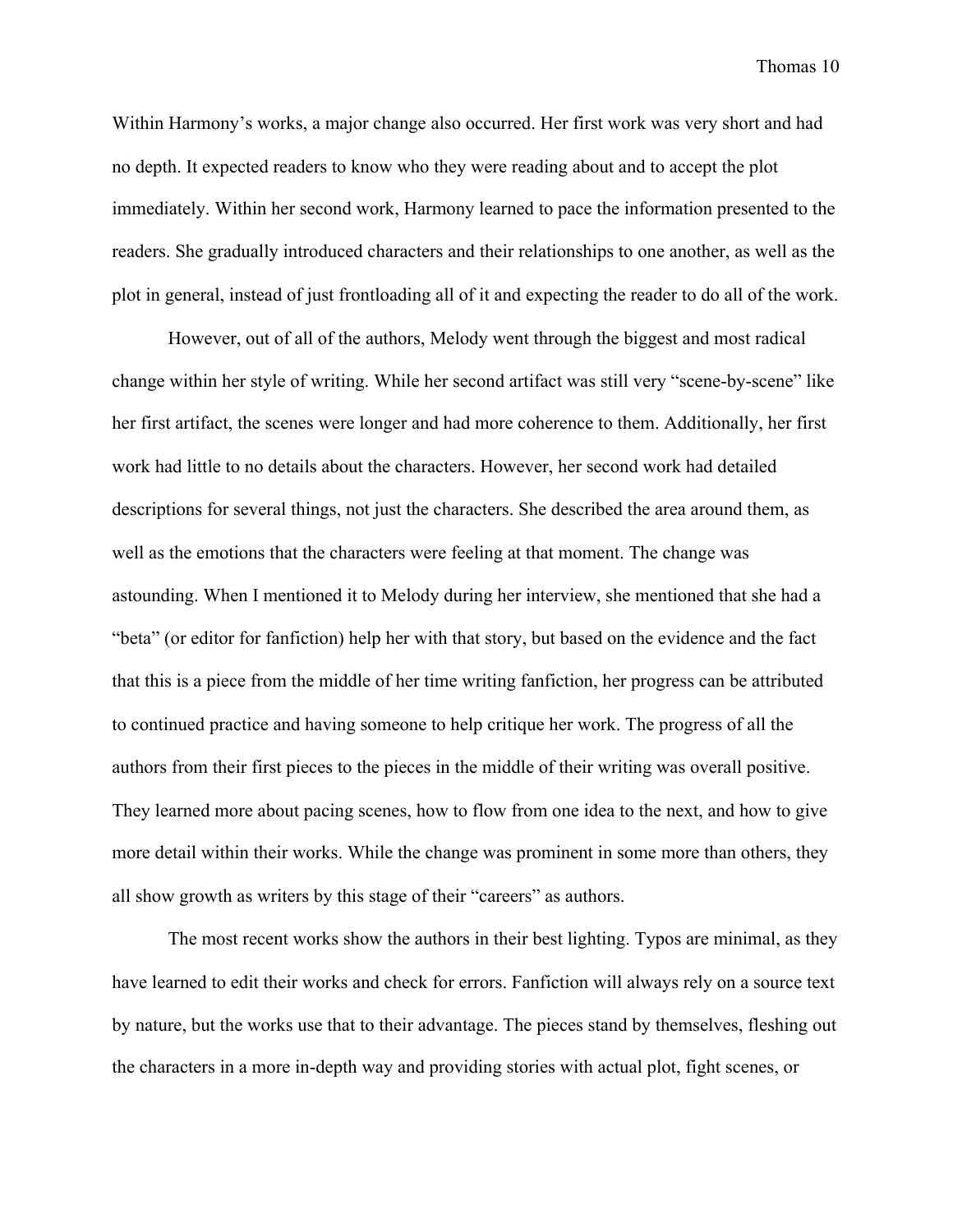conflict (depending on the type of genre they are appealing to within the fanfiction). Harmony's work allows for her characters' relationship to be understood immediately; however, the story provides examples of how the characters interact through actions and conversation, not one or the other, as her previous works had. Emily's work developed more to the point of having more substantial events happen within her scenes. Instead of focusing solely on the relationships between characters, she added action and conflict into her work, having a fight scene with high stakes. Her sentences are no longer choppy and short. Instead, they work together, the sentences flowing more easily and developing the scene. Additionally, her descriptions have developed, allowing for a better image of what characters look like, what environment they are in, and what is happening within each scene.

As with the middle works, Melody showed the most progress as an author. As the biggest indicator, she presented the longest piece of work with 113,000 words. Her work had very few typos, despite the fact that she did not have a beta-reader this time around and edited everything herself. The number of characters in her story is much higher, having closer to twenty characters she was working with instead of the maximum of five in previous stories, and with the additional characters brought in more dialogue between them. Additionally, Melody's descriptions showed the most progress of any of the authors. Everything—characters, settings, emotions, action scenes—had very detailed explanations, even more so than she had in her middle-era piece. Despite the lack of the beta, her work showed a definite maturity in Melody's writing style and development over time. All of the authors showed progress by this point in their writing, but Melody's development proved to be the most notable.

When I interviewed the authors, I asked them about their own assessment of how they developed as authors over their time in fanfiction. Despite coming to fanfiction for the same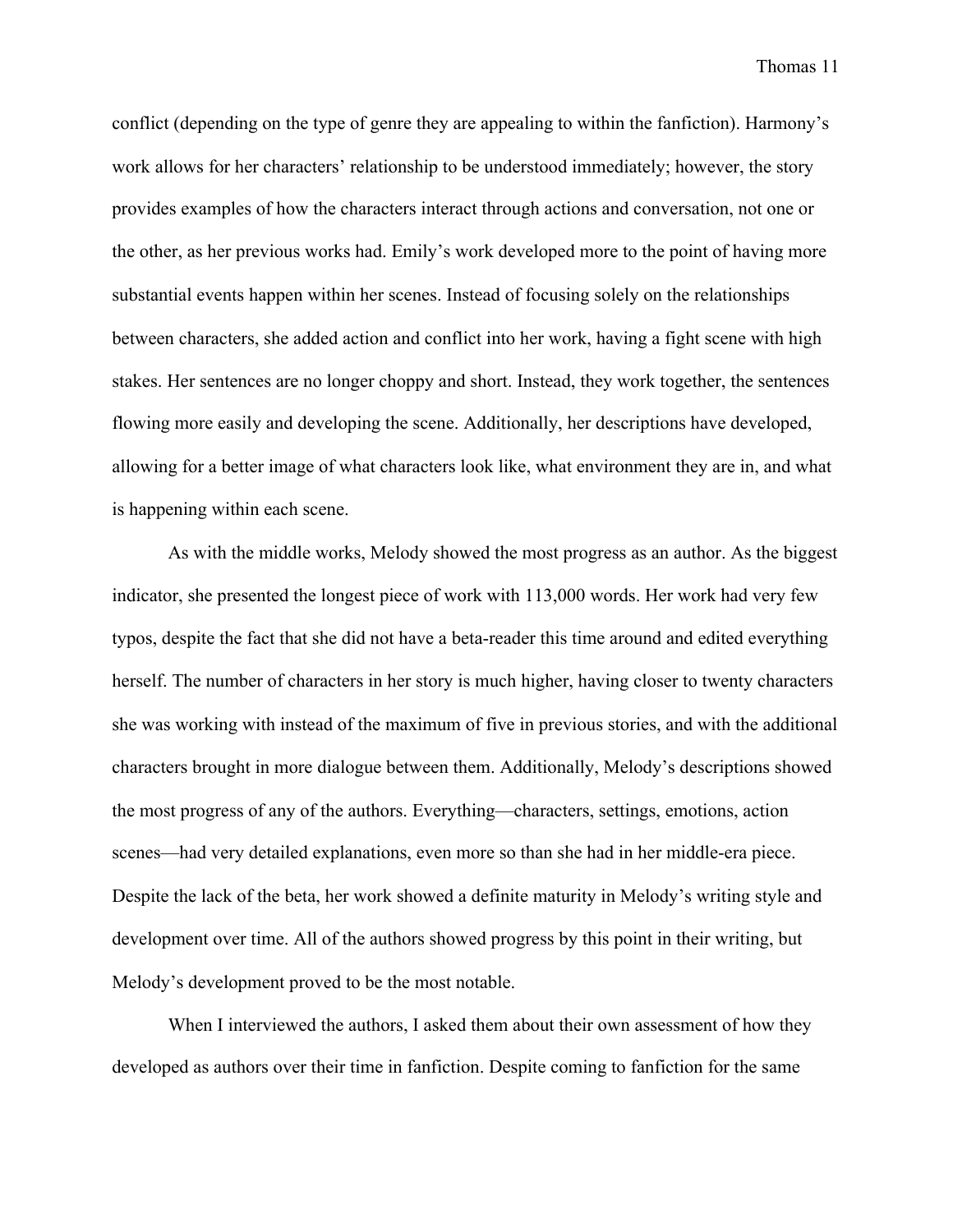reasons—wanting more out of the shows, movies, and books they enjoyed—all of the authors noted that they learned different things throughout their time as writers, generally from reading other authors' works. Emily pointed to developing an actual plot within her stories. "For me, it was a shift from thinking up fun scenarios and clever description to actually worrying about plot, creating real, authentic reactions to things." She later said that fanfiction "allowed me to become more confident in how I was writing. In descriptions, and in action, definitely! I feel like I have a good grasp of how to express action, and I picked up a fair bit of that from fanfiction. Like, when I was reading, I'll find myself saying 'You could have done that better!' or 'Ooh, that was really well done!'" Harmony's learning experience covered more topics. "I didn't know how to write well," she said. "If I didn't read it, I wouldn't have written it. I learned how to use punctuation better, improve my conversations, and how to write better fight scenes in general. And backstories." Melody pointed out more detailed growths, in both her stories and in herself as a person. "[My stories] increased in complexity. I'm more willing to take challenges, but I know what I like to write and how I like to write it. I know I'm not going to use vulgar or flowery language to the extreme...I don't have to make myself uncomfortable for the sake of a scene...I had to learn how to pace myself." When it comes to her writing growth, she said that her biggest chance was learning how to research for a scene or a story. "I've learned how to do research. I'm a better researcher now than I was in college!"

The findings from my research parallel closely to the findings of the studies that I mentioned earlier. In Lemmers and Marsh's study, they noted that fanfiction provided the opportunity for aspiring authors to learn about audience expectations from reading other people's works (Lemmers 280). I found similar results in my interviews with the three authors, as all of them developed their styles via reading other works while they created their own stories.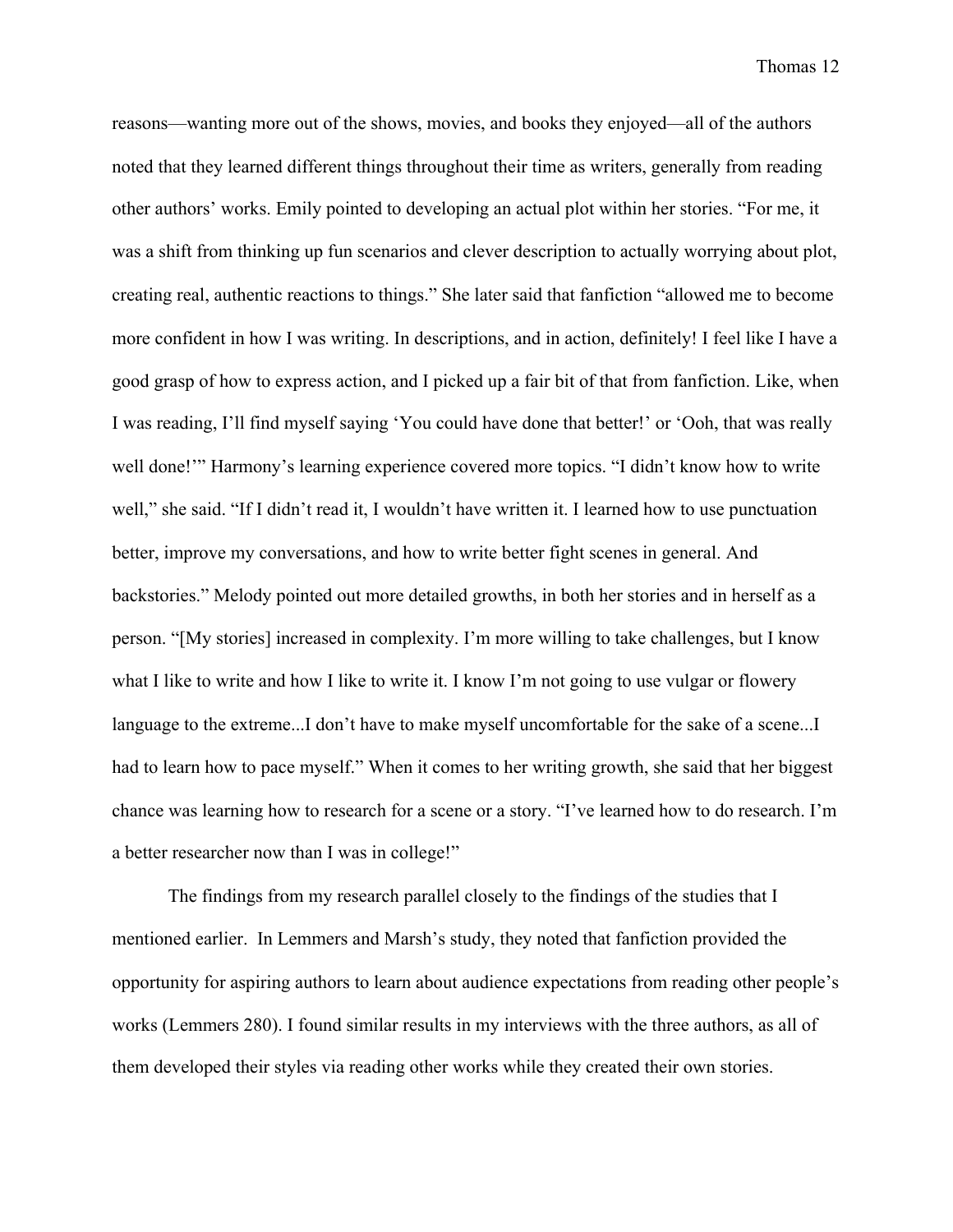Additionally, Lemmers and Marsh found that having direct feedback from audience members greatly aided the authors in their works (Lemmers 280-281). Within my own research, Emily, Harmony, and Melody all reported that having feedback and interacting with their readers was a highlight of their experience within fanfiction and as a main motivator to continue to write. Angela Lee's research also found similar outcomes within the fanfiction community. She listed some of the reasons that fanfiction is so popular: staying in a story longer, expanding on the source material, and interacting with like-minded people (Lee 254-255). Lee also found a few of the advantages for writers within fanfiction: to learn new experiences that are perhaps not otherwise available and a source of feedback (Lee 254). For Melody, those experiences were understanding how to write better fight scenes and descriptions; for Harmony and Emily, those experiences were learning how to better formulate plots and develop a story to its completion. Lee's findings match my own both in reasons why people come to fanfiction in the first place, as well as why they stay and choose to write their own.

Within Bolt's study, he focused on why people write fanfiction and what the intentions behind it are. Bolt concluded that fanfiction authors write for the challenge and the experience of writing fanfiction (Bolt 13-14). From my interviews with the authors, all three fanfiction writers voiced similar causes for beginning to write fanfiction. He also noted that fans write because they enjoy writing, not because they want to steal any ideas from anyone (Bolt 26). All three of the fanfiction authors expressed similar feelings. The authors valued the things they learned, and they just wanted to experience more from the source material; no one ever intended to steal anything from the original creators. In fact, they all noted being thankful for the basis to begin their exploration into the "fandom," because without that base material, they would not be where they are today.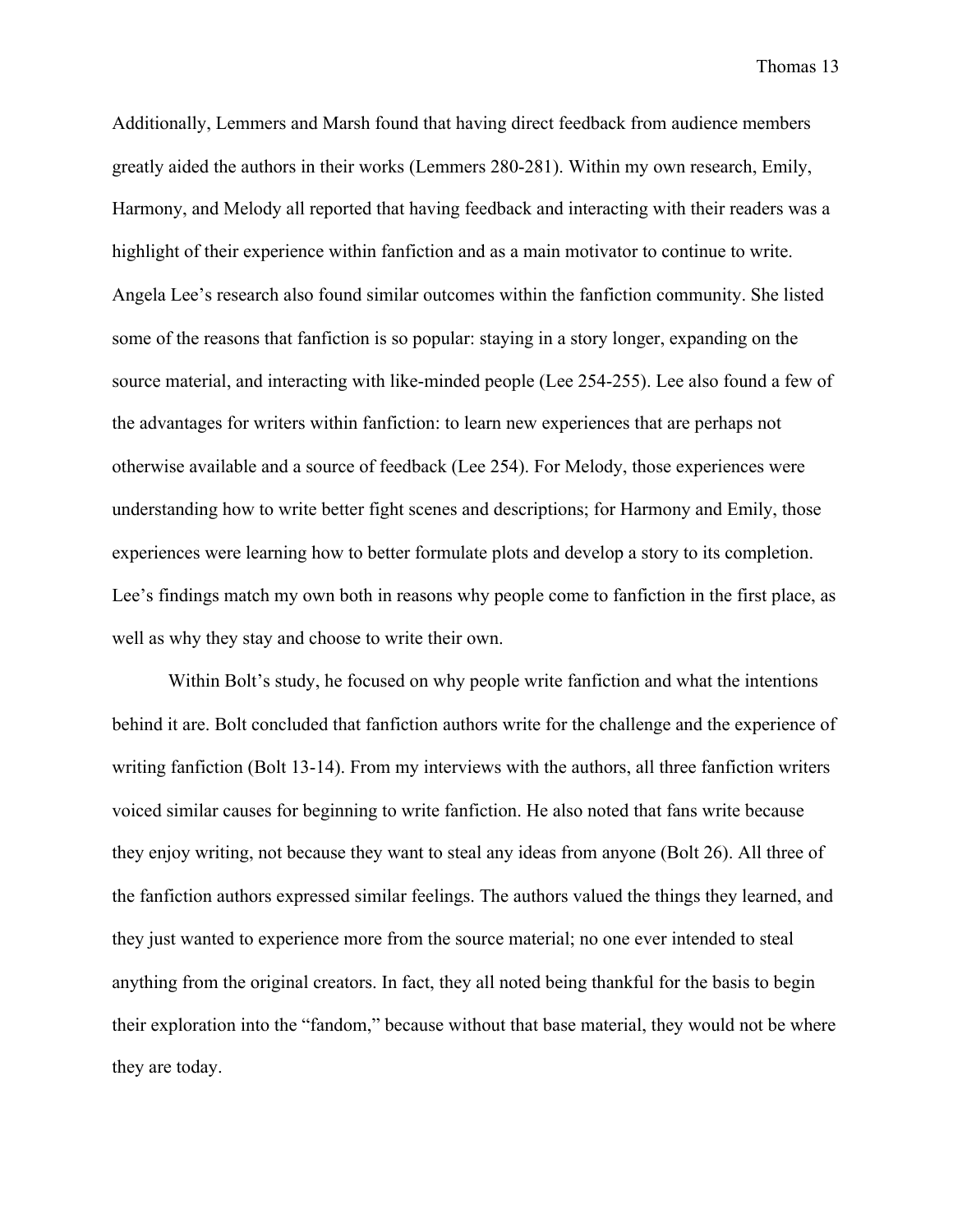Flegel and Roth focused on the differences between fanfiction writers and published authors, and they concluded that both types of authors viewed writing as a skill to be developed. Fanfiction served as a "haven for published authors, and a training ground for beginners" (Flegel 267). By looking at the growth Emily, Harmony, and Melody went through over their years of writing and how each of them changed with time and practice, I concur with his findings. From my research, fanfiction definitely creates an outlet for aspiring writers to develop their skills and learn from a myriad of other authors and styles until they settle into their own niche.

Through this research, I have gained valuable insight into the growth of writers within the fanfiction community. The research allows for an ever-growing genre of literature that has, until recently, only flourished in secret, to show itself as a positive influence on aspiring writers. Through this study, I have been able to learn more about the effects of fanfiction on growing writers within its community. Additionally, I have been able to gain insight into the path that members may take as they continue to develop their writing styles and how the authors learn and grow. Finally, I have been able to learn more about the community in general, how its members view the fanfiction genre, and how they interact with one another.

Throughout the course of this study, I set out to learn how authors within the fanfiction community develop their writing, their influences and the paths that they take. From the literature that I looked at for the purposes of this study, I learned that while academia has begun to delve deeper into this genre of writing, it has not yet learned the same-but-different nature of the authors that they are looking at. From this study, I have learned that the path that most authors take is overall very similar but unique to each person. Generally, fans who want more from a piece of media (i.e. books, movies, plays, etc) go to the internet and stumble upon one of the many fanfiction sites. Whether it takes a few months or a few years, those who enjoy writing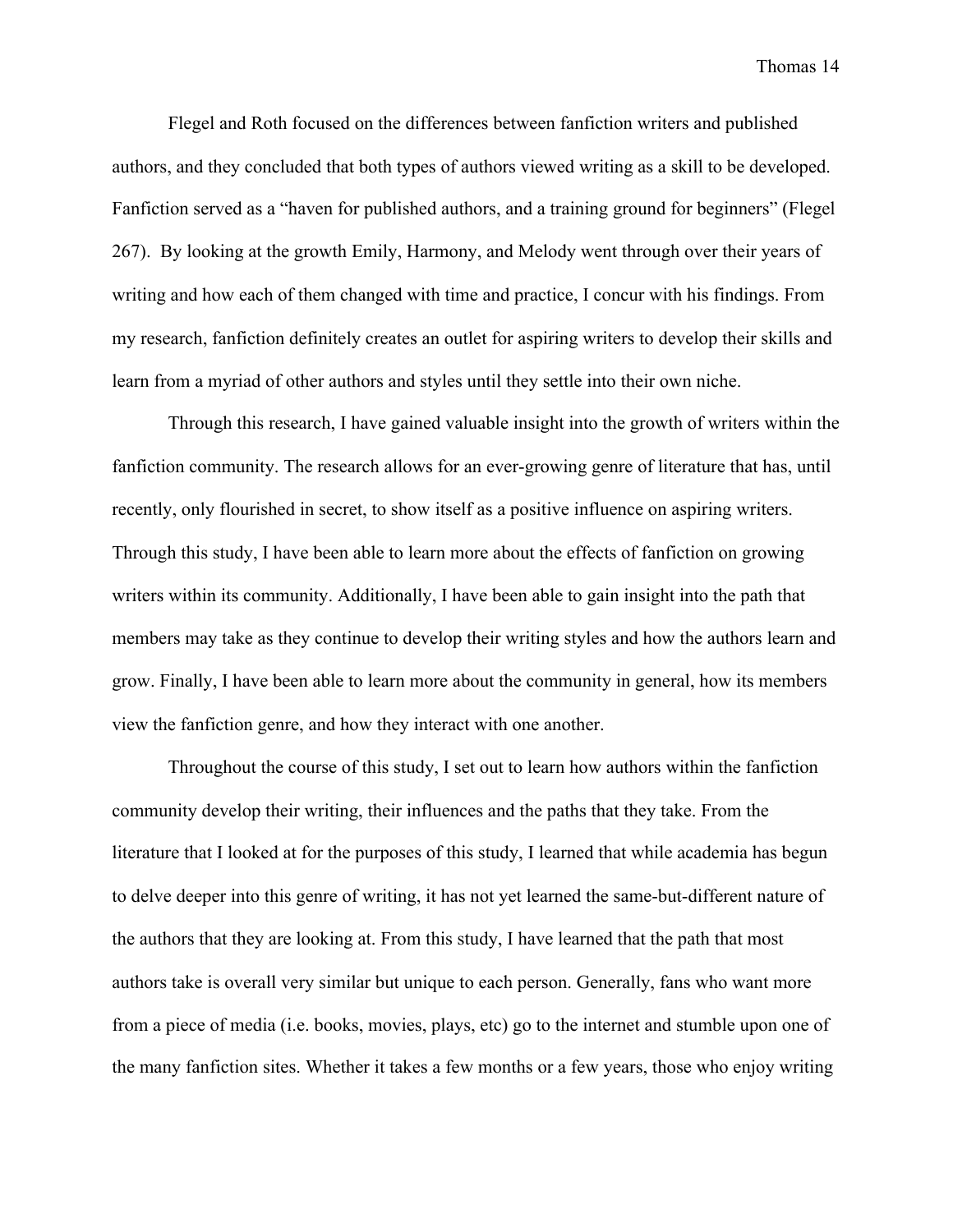will try their own hand at it. If they stick with it, authors learn from other authors and the feedback of their readers. With time and practice, their writing improves, becoming an author in their own right. The paths are not identical, but fanfiction provides a place for writers to enjoy their fandoms while cultivating a skill on their own terms, not because they have to, but because they want to. Even though all of the authors end up in the same place as writers, they are all unique in the ways that they ended up there, and this research has allowed me to see how each author comes into their own styles and creative voices. While fanfiction may still be stigmatized, more studies will only help to legitimize the genre for what it is: a place for authors to learn and grow.